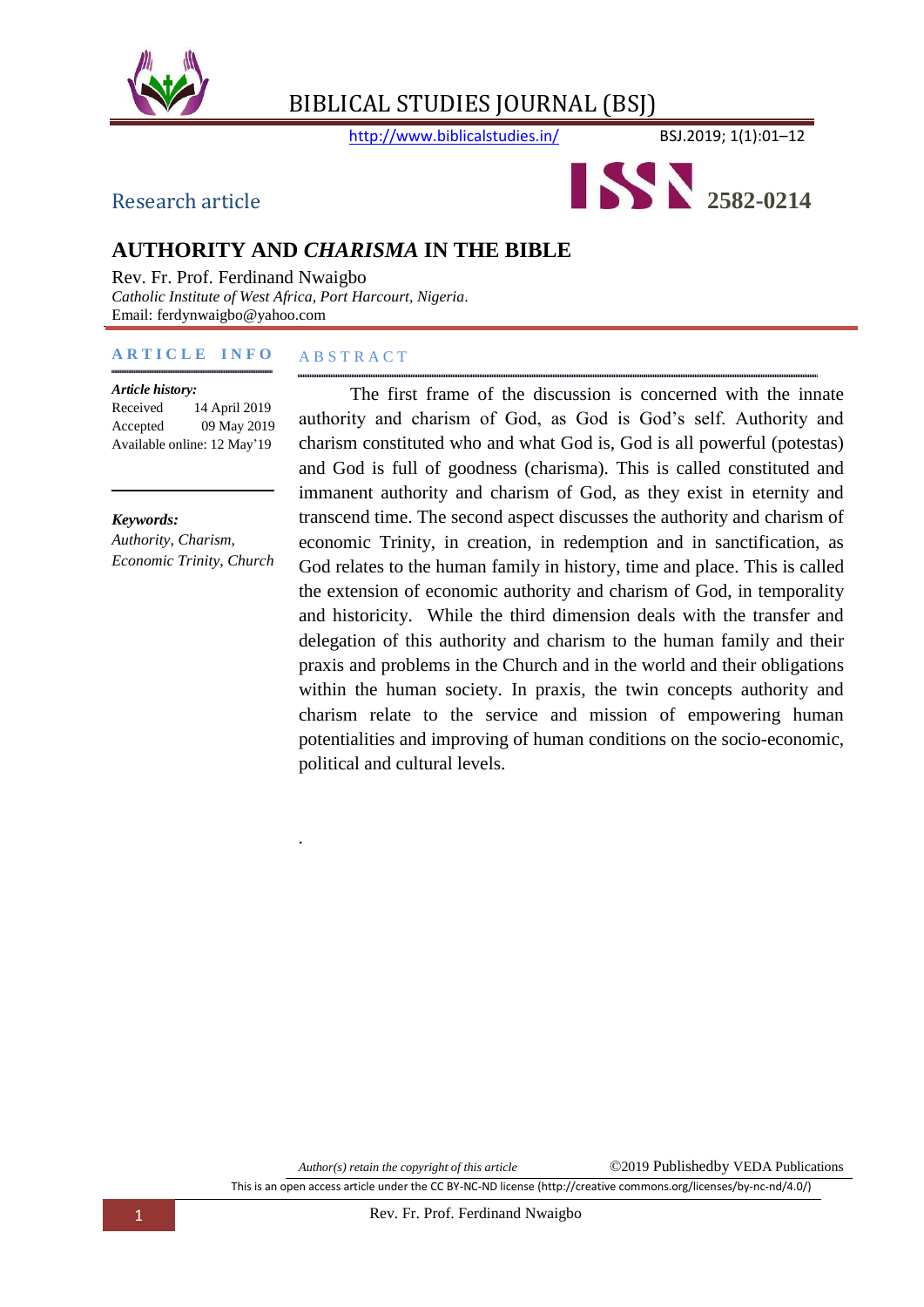

http://www.biblicalstudies.in/ BSJ.2019; 1(1):01-12

#### **THE QUESTIONS OF THE FUNDAMENTAL THEOLOGY**

The question of the fundamental theology at issue in this study is to determine the relationship which exists between authority and charism through the relationship which exists between the Father, Son and the Holy Spirit, in the *MissioDei* -in the mission of God - and in the mission of the Church which is ultimately the *Missio Dei* itself.

Authority is subject to a complex interplay with charism. Authority and charism express the most organic dimension of God"s nature: on the one hand, God is all powerful, God is almighty and omnipotence, and on the other hand, God is a gratuitous God, the Giver of every good gift (charis). Authority and charism are fundamental to God"s uniquely divine nature and to the common *ousia* (substance) that are shared by the Father, Son and Spirit: might, power, majesty, equality, honour, which are in concord with goodness, mercy, graciousness and gratuitousness that identified the God, the Father, God the Son and God the Holy Spirit.

The unity within the Trinitarian community forms the unity between authority and charism. The inseparability of the divine nature of the Trinity leads to the inseparability of authority and charism, in the divine work of creation, redemption and sanctification.In the order of creation, redemption and sanctification, authority and charism belong to the one divine/human and undivided family of God, the Church. Authority and charism are united in the Father, Son and Holy Spirit and they are lived in the Church.

The Church, the *semper reformanda,* is not always living at that oneness of the Trinity. In the Church, there exist many traces of conflicts between authority and charism and they re-echo from time to time in the history of the Church, and they change from place to place all over the world. The Church has been divided between the Church of authority and the Church of charism.Who among us has not sighed upon seeing the conflict between authority and charism in the Church, the conflict between the institution Church and the charisms of individuals or groups? Does the exercise of authority and the gift of charism divide the Church? Today, they are negative tendencies towards authority and charism in the Church and the specific parental authorities in the human family are gradually waning away by the corrosive force of disobedience. If we are one and the Spirit of Christ unites us into one Body in Christ, the Church: why are we not working and walking like a human body and why are we lacking in solidarity with one another? Why are the Christian and civic leaders, the members of this Body, lacking in their obligations to service of humanity? Why are they not using their positions of authority and God-given *charisma* to serve humanity?

#### **AUTHORITY AND** *CHARISMA* **IN THE CONTEXT OF DIVINE REVELATION**

Authority (*potestas*) is a power or right to command action, obedience or compliance. In its very nature, authority is good. From the side of God as Creator, the authority that emerges into a faith community is beyond human control or judgment and which human beings may and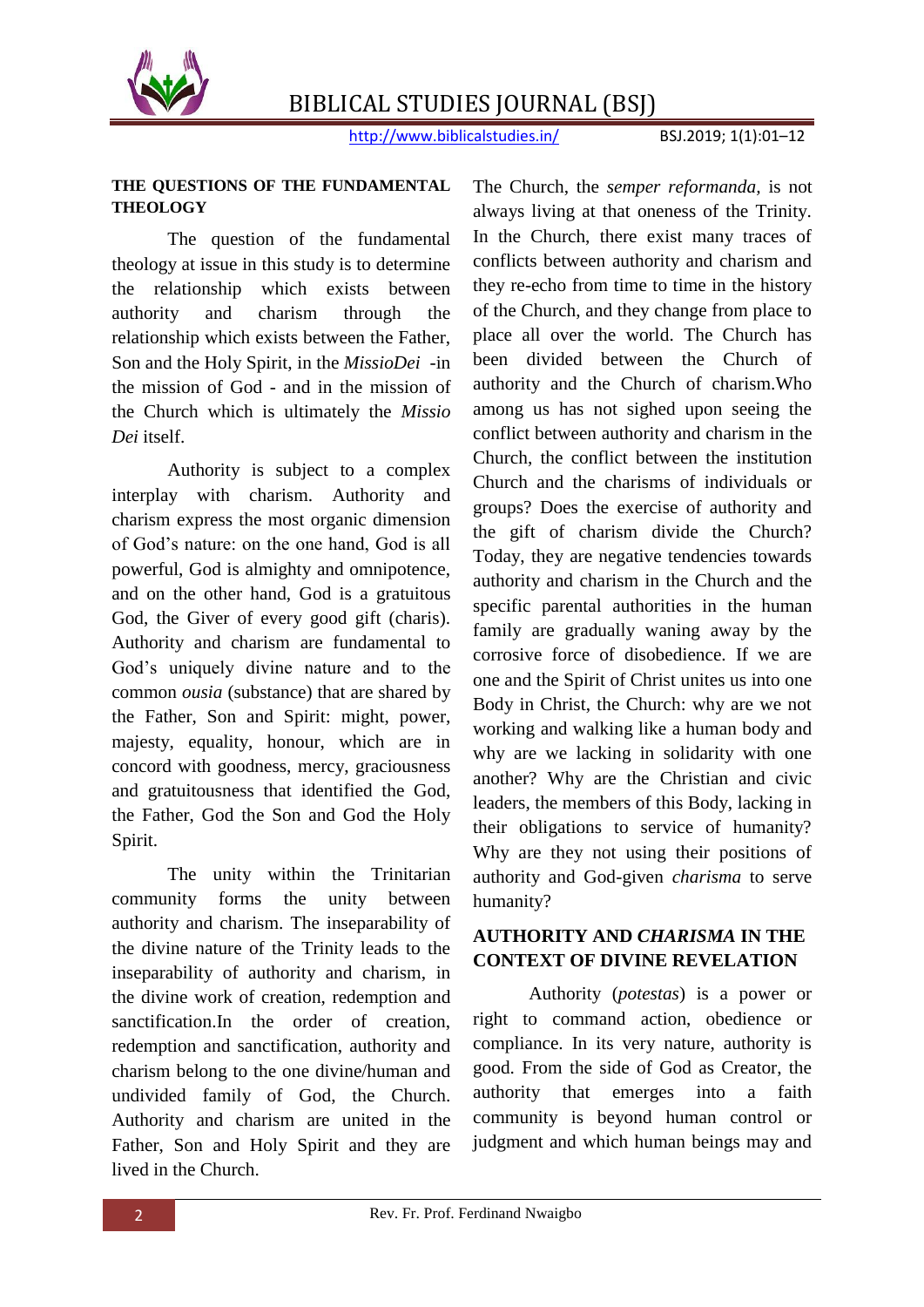

http://www.biblicalstudies.in/ BSJ.2019; 1(1):01-12

must accept as the self-goodness of God (*charis*).

God is freely good and gracious. As Aquinas says, "God is not good because he causes good" (that is also held by neo-Platonism), "but rather goodness flows from the nature of God, because he is good. In the words of Augustine…because he is good we exist" (Aquinas, *Summa Theologiae,* 1, q. 13 a. 2). <sup>i</sup> There is a goodness and grace (*charis*) in every authority, because every authority comes from God who is goodness in Himself.

In this grand interplay of factors, there is the peculiar role of God, in relation to authority and charism. God did not leave creation behind in order to attain something higher. In creation, God confirmed redemption and sanctification.

In the context of creation, only God, the Almighty possesses the fullness of authority, we creatures of God share in God's authority, in various limited degrees, for instance the authority of God that the parents are exercising towards their children, the authority of the state towards the citizens and the authority of leaders of the Church towards the believers.

In the context of Redemption, God"s authority is transferred to Jesus Christ. Jesus is the first born of creation and Redeemer of the world. In the context of Redemption and Salvation of the human family, power and authority in a faith community are transmitted through Jesus Christ, who is the embodiment of all powers and authority, in the universe.

In the apocalyptic reading, we come across the centre point of Jesus' authority:

"*now the salvation and the power, and the Kingdom of Our God and authority of his Christ have come*" (Rev 11:12).

In the order of redemption, teaching is one of those gifts (*charismata*) of the Holy Spirit that unites authority and charism together in Jesus Christ, "*Jesus taught the people as one who has authority*"(Mark 1:21 – 28). Authority and charism combine together to form the single ministry of Jesus. Jesus is the Embodiment of Authority and Charism. As we see in the Gospels, Mark in particular tells us that Jesus teaches the people with great power and authority (Mark 1:27). Jesus" teaching brought a new world order and Jesus sees Himself as the herald of the new world. The old world order created a society, where people have to live on the edge of the knife. In the old world order, a political culture will always use authority and power in totalitarian manner in order to achieve its purpose.

In the context of sanctification, the Holy Spirit sustains this authority continuously in a complete manner, by equipping and directing the hierarchical and charismatic gifts of the Church and adorning the Church with spiritual gifts of nature and grace. Authority in Church of Christ is not separated from the Spirit of Christ, but as the important paragraph of *Lumen Gentium* five affirms, "by the power of the Gospel, the Spirit makes the Church keep the freshness of youth. Uninterruptedly, the Spirit renews the Church and leads the Church into perfect union with her Spouse. The Spirit and the Bride both say to Jesus the Lord, "Come." (Vatican II, *Lumen Gentium* 5).

In the context of Christian tradition, the source of authority in a local Church is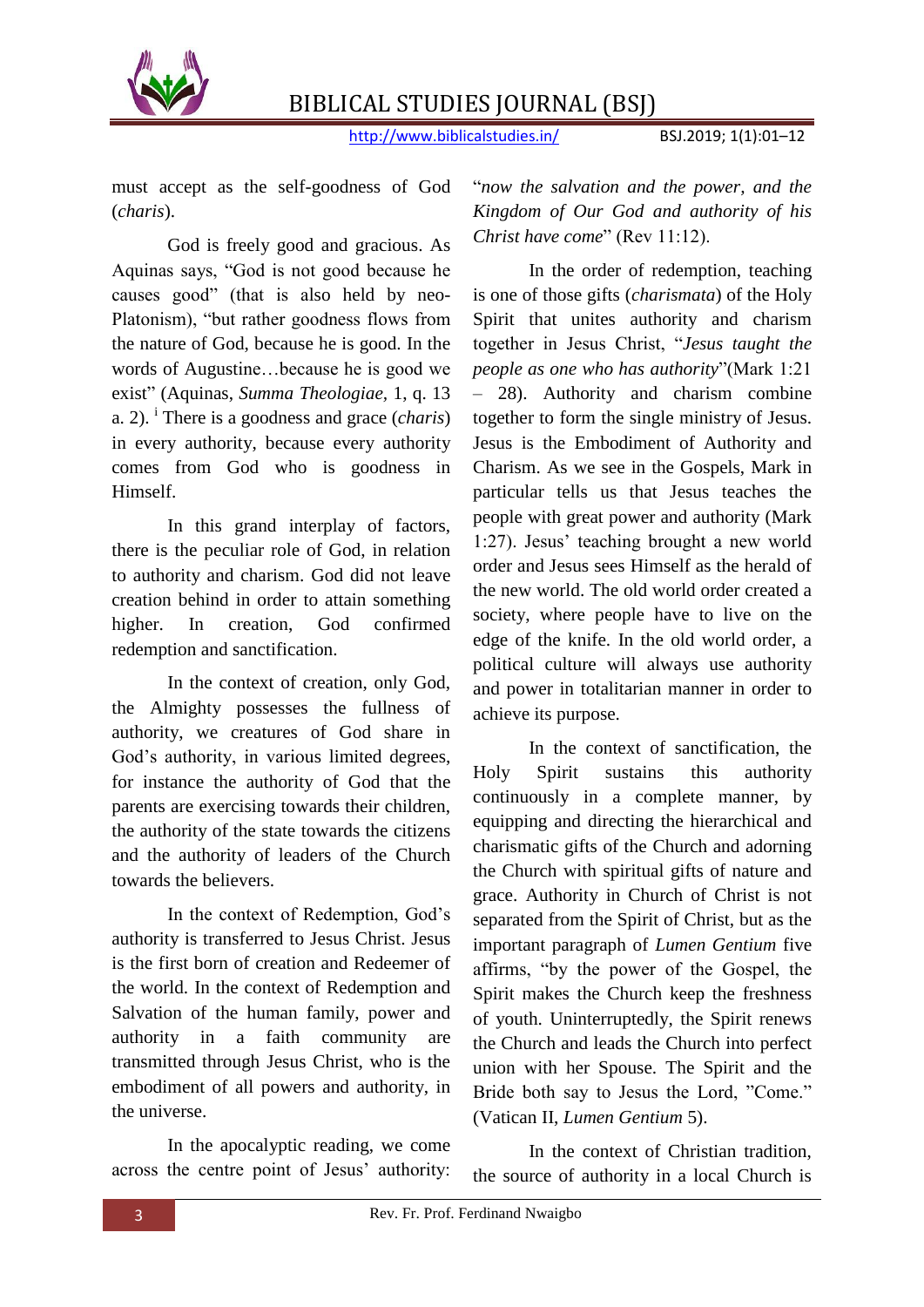

http://www.biblicalstudies.in/ BSJ.2019; 1(1):01-12

Jesus Christ, Himself: "Jesus who exists in history as a fully human being, Jesus who is also at the same time and in the same appearance" (Lennan, 1997, 17).  $i$ <sup>th</sup> the Self-Communication of the invisible God. In the arena of creation, power and authority in a faith community, like all other powers and authority in our global community is built on the power and authority of God, who is the Creator of heaven and earth, the universe. God is the primary source of authority, in the sense that He created everything that has life. He created human beings and gave them the human faculties to direct the community for the common good.

#### **THEOLOGICAL CHARACTER OF AUTHORITY AND** *CHARISMA*

Etymologically, the word authority comes from the Latin, *auctoritas,* and acquires diverse meaningsat mundane level, such as source, authorship, weight, might and power. In the primary locale, the Holy Family, the Saints, and the natural family are icons of authority. In the sense of organic structure, the Scripture, Tradition, Creeds and Ecumenical Councils, and the Teaching Magisterium stand as authority in a faith community. The sense of hierarchical structure of authority begins with the pope, the bishops, the theologians, the pastors of the Church and *sensusfidelium* – the whole community of faith. This requires us to explore the meaning and thepurpose of authority in a faith community. Our theological focus is succinct and unambiguous, namely the source of authority in the context of divine revelation.

Contemporary theologians speak about fourfold authority of the Scripture, tradition, reason and experience. Scripture is

an authority or a source of authority – the *normanormans* and *principium theologiae.* In the Christian theology, the Scripture is very decisive and plays an irreplaceable role in matters of theological discourse. It is a unique centre where God reveals himself to his people. The Holy Spirit reveals the mystery of the Scripture to finite beings, who understand, accept and believe in the spiritual and religious truths through faith (1 Cor 2: 10-23). Authentic faith offers finite beings a criteria on the reality based on the authority and veracity of God and God"s revelation, over and above any human ability or reasonable evidence.

In the Scripture, the term that expresses authority is *exousia.Exousia* is a word, coming from the Greek culture and language. In the Greek secular culture, *exousia* means power to command action or right to act. As an internal reality, the foundational structure of authority has been shown to be Trinitarian. The origin of authority resides on the Triune community. The Scripture witnesses that the Supreme Being has a supreme authority, definitive will and intrinsic prerogatives over the entire creation (Psalm 47:2, 93:1; Isaiah 46:7). The Supreme God is the ruler of the entire universe and the sole King of heaven and earth (Deut 4:39; 1 Chron 29:11, 2 Chron 20:6). The name *Lord and Most High God* are expressions of the authority and sovereignty of God (Psalm 83:19).

In connection with the *definitivewill* of God as His authority, the *savingwill* of the Father " *will be done on earth as it is in heaven*"(Matt 6:10). The Church in every culture and in every tongue prays *thy will be done* and when the Church says this prayer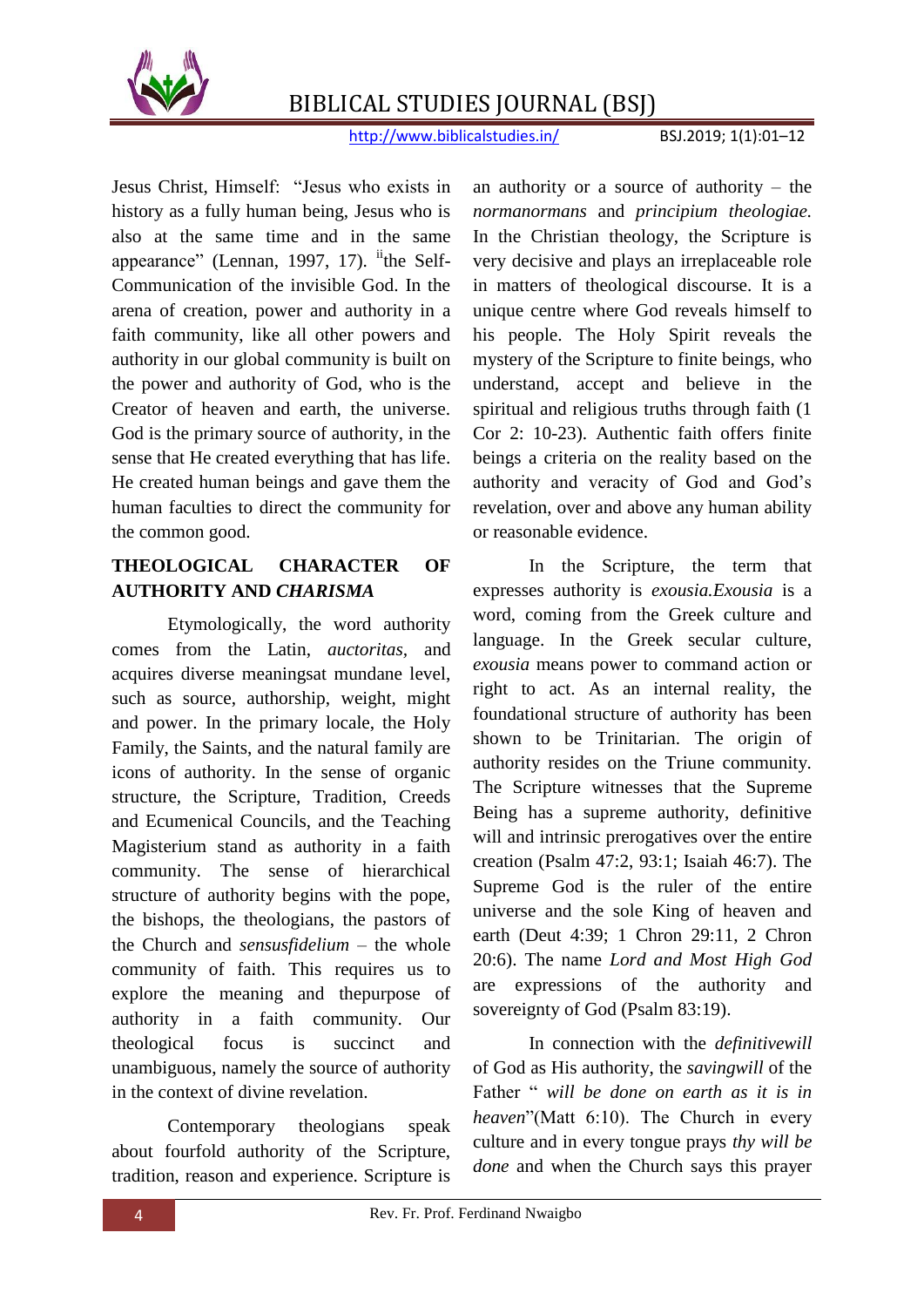

http://www.biblicalstudies.in/ BSJ.2019; 1(1):01-12

she is praying that God the Father, after the examples of the Blessed Virgin Mary and the Saints, will unite the will of her sons and daughters to the will of the eternal Son of God, who came into this world to obey the will of the Father.

In praying *thy will be done on earth as it is heaven*, the Mother Church prays that the eternal plan of God in history be fully realized on earth as it is in heaven. In Christian theology, the *definitive*will of God is called his *ultimate will* or his *salvific will.* The *definitivewill* or the *saving plan* of the Father is that all humanity will be saved (1 Tim 2:4). For this purpose, the eternal Word of God came in time in human flesh to perfectly fulfill the eternal plan of the Father. It is only through the means of prayer that God"s sons and daughters on earth will be able "to discern the will of God" (Rom 21: 2) and have "the strength to do it in every event of their life"(Heb 10:36).

The intrinsic prerogative authority of God the Father is expressed with the words of the Psalmist, "As for me I have installed my King upon Zion"(Psalm 2:6). In his mission authority to the Church, Jesus declared "All authority has been given to me in heave and on earth"(Matt 28:20; John 21; Phil 2:11; Rev 19:6).

In the history of salvation, the Second Person of the Trinity, Jesus Christ controls power over history and the destiny of the faith community, the Church. In his power and authority, the Holy Spirit distributes spiritual gifts (*charisms*) to every member of the faith community, individually and in groups, just as it pleases him to do (1 Cor 12:11).

In the Catholic tradition, authority is vested on a bishop who has a charge over a particular Church, which is the Church of Christ existing in a particular place, culture and time, and deeply connected with diversity in unity, apostolicity of faith, holiness of life and catholicity of the entire universe. Such charisms that are embodied in the person of a local ordinary are (1) the leadership personality qualities of governance (2) *charisma* of teaching the doctrines of the Church to the faithful (3) admonition of the People of God (4) the gift of sanctification of the Body of Christ (5) *charisma* of encouraging the weak and strong members of the Family of God.

In speaking about the leadership qualities of a bishop as a gift to the Church, we have the following qualities in mind: firmness of purpose, decisiveness, perseverance, dedication and readiness to take initiatives. In a nutshell, there are a number of leadership personality qualities that are essential *charisma* incarnated in a bishop of a local Church. Particularly, the *charisma* of a bishop to teach as it belongs to his office as a teacher and especially the *charisma* of administration and leadership as it belongs to him as the leader of a local Church.

The fundamental issues involved in the exercise of authority are the use of power and the exercise of right. A power invested on a leader or individual may be misused. This power may be misused on the ground of human elements, imperfections or weakness. They are many who had been actual victims of authority. While others remain targets and some are being threatened. As the saying goes, *absolute power corrupts absolutely.*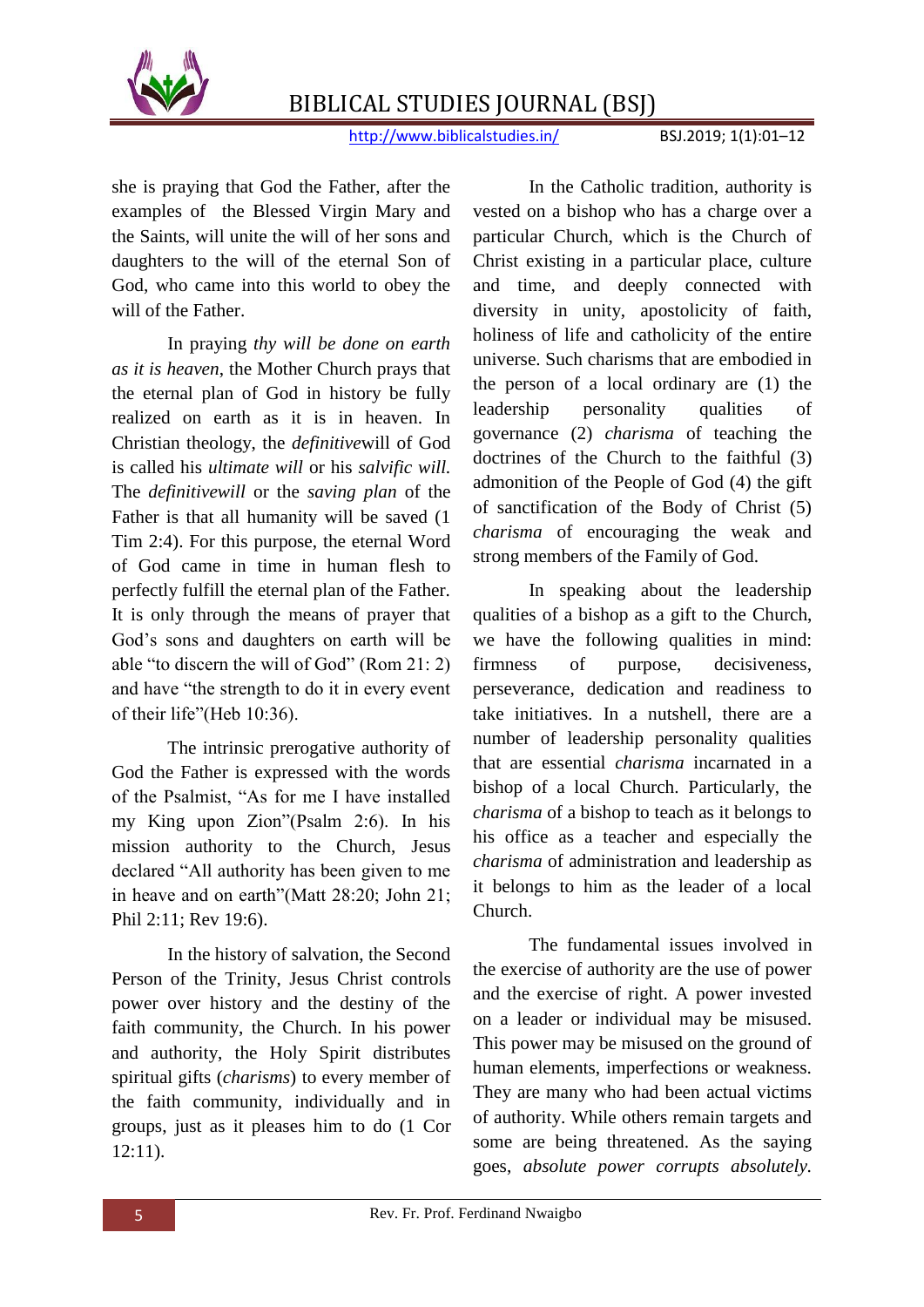

http://www.biblicalstudies.in/ BSJ.2019; 1(1):01-12

Equally the right that is invested on an individual or a leader, who has authority over others may be abused. African leaders are prone to the abuse of human rights and freedom of expression of their subjects.

#### **BIBLICAL CULTURE OF AUTHORITY AND** *CHARISMA*

*The Old Testament Horizon:*The Old Testament expresses *charism* as effect of grace with the Hebrew word *hen* (grace), emphasizing the way, God's care and favour are bestowed graciously and independently of the recipients" merit (Ex 33"12-17). In the OT community, chrism means, first of all, grace, then (in the plural) the capabilities that grace brings with it, as well as the bestowal of these for the good of the believing community, and in a special way the gift of the Holy Spirit (Delpi, 2008, 63).<sup>iii</sup>

*Missio Dei* informs us how God relates to his family Israel and how authority relates to charism, in the context of *calling.* In a theocratic institution, such as the nation of Israel, authority is theocentric. God elected his beloved son Moses to lead and guard his beloved sheep. God is the sole source of authority of its leaders and this follows a clear calling of a leader to come and rule a state. There was no conventional election by the people. The person who had received the call through a prophet and accepted such calling usually possesses energy, vision, passion, commitment, caring and *charisma.*

There was no campaign or political rallies. When a change was needed in internal politics, God made the necessary changed himself. God changed Moses with Joshua. God even made changes in

international politics. God raised up Cyrus, King of Persia. In this way God changed the international politics, from Babylonian kingdom to Persian kingdom, from Nebuchadnezzar to Cyrus (Chronicles 36: 14-23). What an effective change.

The two hands of God are completely engaged in the politics of the nations and peoples around the world. This is very visible in God"s calling of Nehemiah in the history of the Israelites. In conventional society founded by the free accord of men and women living together, who set the ideals and purpose of a state, God is Ultimate source of authority and the human beings are the secondary factors. God is the Ultimate source of authority, in the sense that God is the Creator and Planner of everything. God created the persons who form the state and nations and gave the gifts, talents and human faculties to run the affairs of the state. This is visible in authorities who possess these gifts of nature and grace: ability, talent, insight, communication skills, character, caring and clear vision.

The highest vocation/calling of any leader in an authority is to enable people develop their God-given potentials. In the Old Testament, Nehemiah"s calling as the President to rule his people Israel brought a sustainable change for all his people. The best leaders in authority help others reach their potentials. The gift for others is primarily what charism is all about. Charism is a special gift of the Holy Spirit given to leaders in authority for the sake of others. That is exactly what Nehemiah was for others.

Nehemiah became an instrument in God"s hand and hundreds of thousands of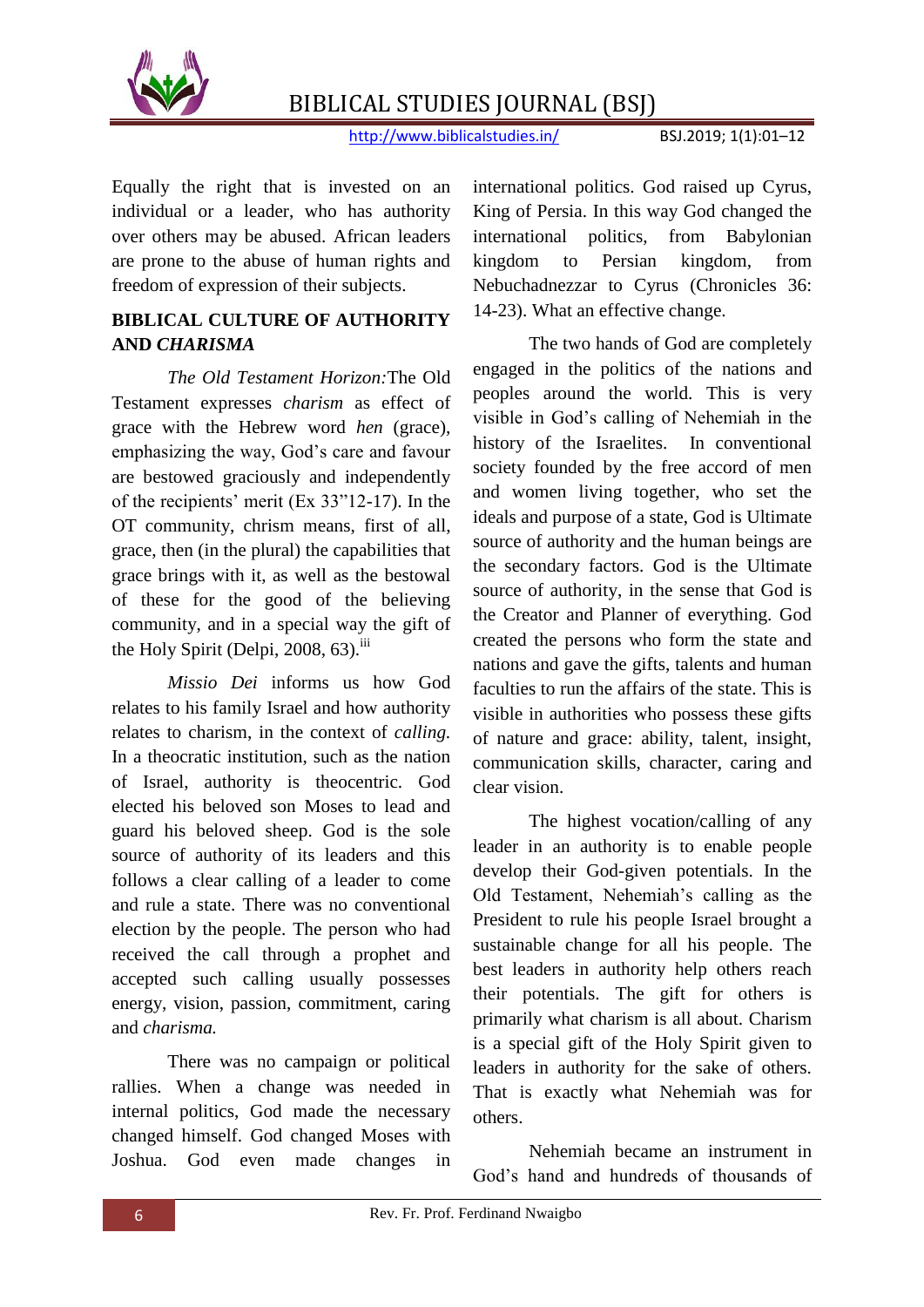

http://www.biblicalstudies.in/ BSJ.2019; 1(1):01-12

people enjoyed the fruits of his presidency. Nehemiah was a person with great mission and vision. He emerged into the scene of Israelites" politics when the national life of the people was completely sick and unhealthy. The principal cities like Judah had been overtaken by the Babylonian gallant soldiers and efficient warriors. In the same vein, Jerusalem had been vandalized. The magnificent buildings of the city, including her prestigious Temple were destroyed and the city walls raised to the dust. Equally, many citizens and their officials, including Nehemiah were forcefully dragged into exiles in foreign lands. They completely lost the vision of the future and inwardly thought that God had abandoned his people. The return-mission of Nehemiah to Jerusalem completely *changed* the political landscape of the Israelites. The way he tackled the classical and colossal mission of nationbuilding and development is a healthy example of visionary leadership.

In biblical tradition, Gideon"s calling was another typical example. At early stage of his calling, he doubted his steps and asked for multiple signs to confirm his mission. Once Gideon accepted the calling, God's *charisma* transformed him into a new human being, bold and passionate to his mission. With 500 men as standing army of the Israelites, Gideon attacked and overrun the entire army of 120, 000 warriors of Ephraimites (Judges 8:10). The greater the attraction of the *charisma* assets a leader in authority possesses, the more likely people will want to follow him. This is substantially the secret of *charisma* that draw leaders in authority towards their mission*.*

The Old Israelite people were a missionary community. Moses had the *mission authority/mandate from God* to lead the people of Israel from their bondage of slavery and suffering in Egypt to the Promised Land (Exodus 3). In order to be equipped in his mission, God gave Moses miraculous power/authority (Exodus 4).The Old Testament broadened the concept of authority and *charisma* to the gift of the Law of Moses.

In the Old Testament, authority was not solely configured on figureheads, like Moses, Nehemiah, Gideon, David, Solomon and so on, but also on the Law. The Law was an embodiment of authority and *charisma*: the Law came through Moses as a gift (charism) and remained an authority in the community of Israel. In the Old Testament, the Law carried an extravagant authority in the community of Israel. It was given by God to the people of Israel through the two hands of Moses on Mount Sinai (Exodus 20:1-17). God gave the Law through Moses, but Grace and Truth came through Jesus Christ (John 1:17).

*Authority and Charism in Gospel Witness:* In the New Testament, all authority and power is given to Jesus Christ (Matt 28:19). All "authority and power is given to him and he will bring peace to the people"(Revelation 6:4).The New Testament adapted and adopted Isaiah"s characterization of the peaceful reign of messianic age to Jesus Christ: "the government should be upon his shoulder and his name will be called Wonderful Counselor…the Prince of Peace and his government will be firm" (Isaiah 9: 6-7).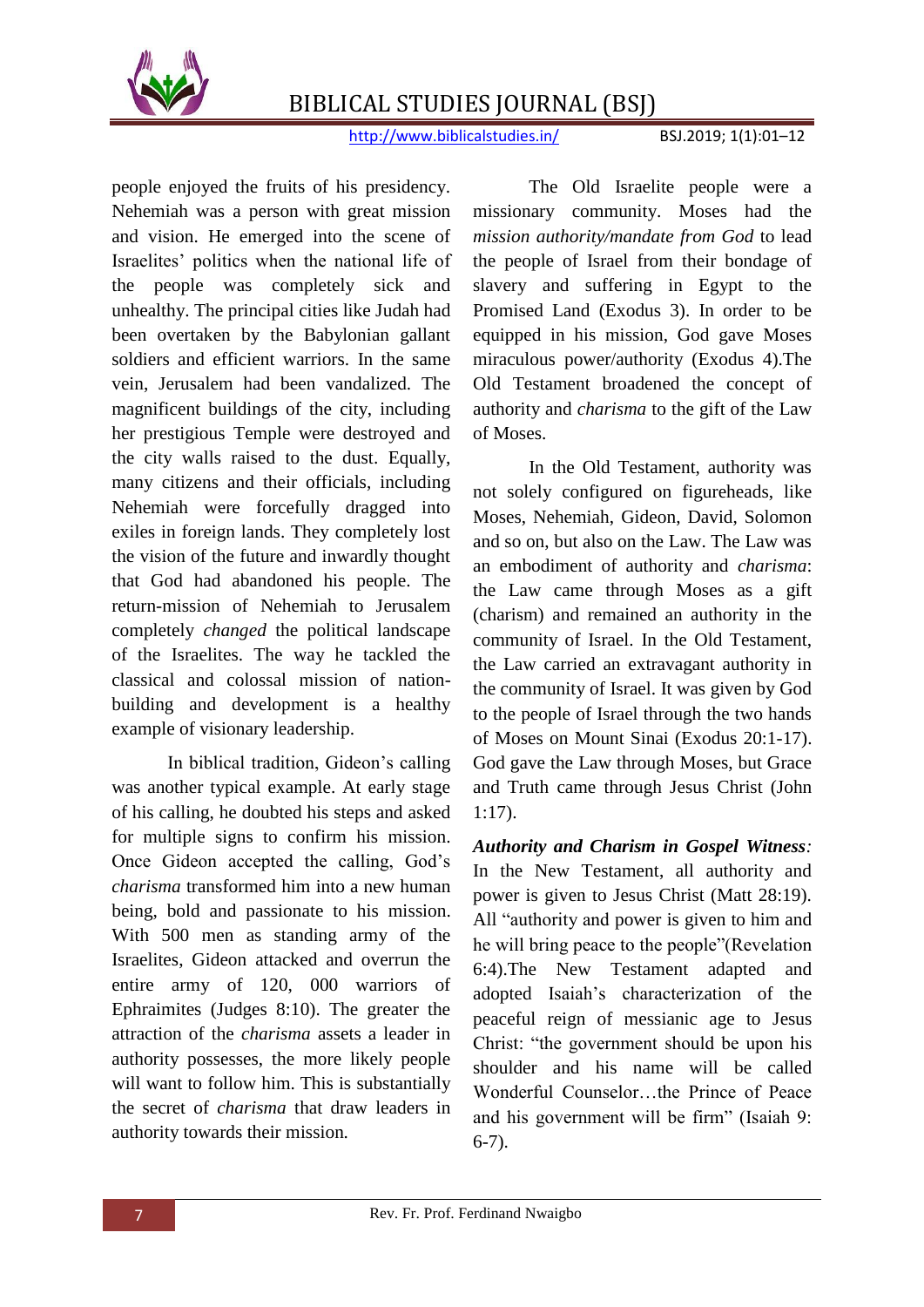

http://www.biblicalstudies.in/ BSJ.2019; 1(1):01-12

In the life of Jesus, Grace and Truth walked hand-in-hand, stand together and work together in good relationship. Jesus is the Incarnate Truth, who condemned the corruption and oppressive actions of the political and religious leaders of his time. In Jesus" time, at the top of the society was one person, the ruler, who had authority, usually the king or queen. The rulers control the people and "had complete access to at least twenty-five – and often fifty – per cent of the gross national product." (Rohr, 2009,71). iv Those in authority or the ruling class possessed the lion"s share of the gross national product. People outside the corridor of power accept what they have. In Israel in the time of Jesus, religion and state were tied together.

There are actually some positive aspects. Jesus waded into the system, as the *charis*, as the grace of God. Grace and truth came into this society through Jesus Christ.(Halsey, 2015,72).

Jesus is full of Grace: He welcomed sinners, and ate with the tax collectors. He had compassion and companion with those following him. He fed them when they are hungry. He cured them when they are sick. These, and other more, are the elements and dynamics of graces coming from Jesus Christ.

The mission of Jesus is holistic, as it relates to the human person and Christological as it relates to the Person of Christ. In Christological language, Jesus Christ has only One Person, the Divine Person that He shares with the Father and the Spirit. In relation to human person, the doctrine of the Church teaches us that Jesus has no human person, but two divine natures.

Jesus shares our human nature with us, in order to save humanity from destruction and *recapitulate* the entire creation to God. Accordingly, "the Word of God voluntarily becomes the Mediator of human salvation which includes the becoming Incarnate. So the Incarnation is the contingent, not necessarily event (*kairos*) in the divine life."(Crisp, 2009,59).

In the mystery of the Incarnation, the *exousia* (authority) of God came into limelight in time. In time (*chronos*): "the Word became a human being and, full of Grace and Truth, lived among us. We saw his glory, the glory which he received as the Father's only Son'(John 1:14). In reference to the Blessed Virgin Mary, she is considered as pure gift of God (*charis* of God) and *plena gratia* – full of grace (Luke 1:28).

In a particular time, and in a particular place, the Eternal Son of God took the human nature in the womb of the Blessed Virgin Mary, the Mother of the Incarnate Word of God: "The Holy Spirit will come on you, and God"s power (*exousia*) will rest upon you. For this reason, the Holy Child will be called the Son of God"(Luke 1:35).In the divine plan of God, Mary is a blessing, a pure gift of God within the mystery of Christ. Mary is included in the divine plan of God to restore and recapitulate all things in Christ.

#### **PRAXIS OF RECAPITULATIONOF AUTHORITY AND** *CHARISMA***IN CHRIST**

In the New Testament theological language, the terms*restorationand recapitulation* are used to described the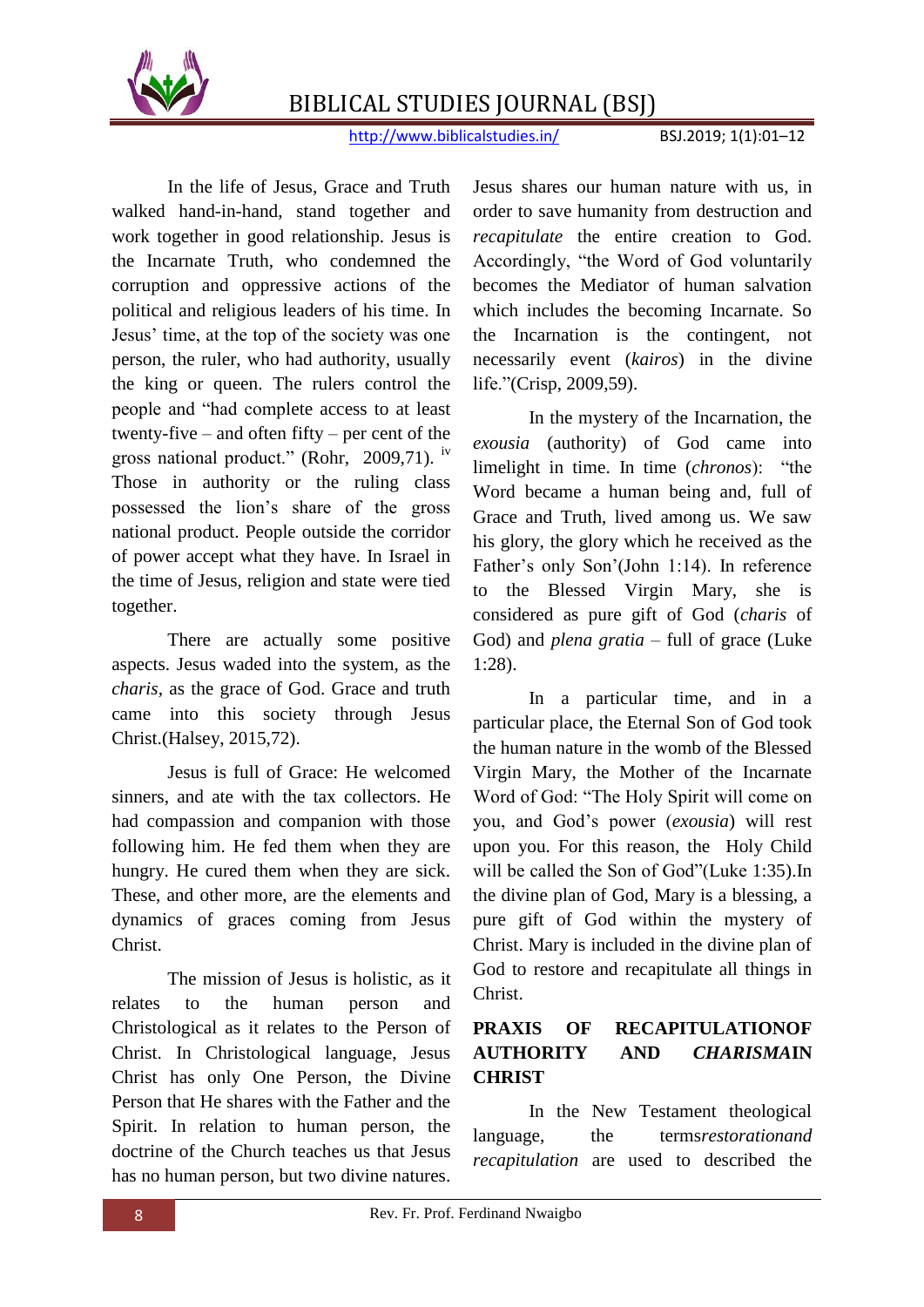

http://www.biblicalstudies.in/ BSJ.2019; 1(1):01-12

reconciliation of the entire creation to Christ at the end-time (Colossians 1:20). Irenaeus of Lyons developed this original Pauline theology into the doctrine of recapitulation in Christ. For Saint Irenaeus, this is *recapitulation* of all things in Christ. In redeeming the fallen human race, Jesus recapitulated all creation to himself.

According to Saint Irenaeus, God created the world with his two hands – the Son of God, the Second Person of the Trinity and the Spirit, the Third Person of the Trinity. The Gnostics kept God aloof from creation by posing intermediate beings, on the contrary Irenaeus forcefully emphasized that God"s two hands are completely involved in the work of creation (Mambrino, 1975, 355- 370).

In a nutshell, the two hands of God are the Second Person of the Trinity, and the Third Person, the Holy Spirit. The Holy Spirit is the hand of God, who through preaching (*kerygma*), service (*diakonia*), fellowship (*koinonia*) and communication (*communio*) brings forth to a new birth, a new creation of priests, kings, rulers and prophets who bear the *charisma* of God. These priests, prophets, rulers and kings are the engines that move the day-to-day politics of a nation and continue to move the political life of a country into an electronic age or electronic voting.

In this electronic voting, Jesus himself is the Way (John 14: 6). But Jesus Christ will not personally tell us how to vote in political 2019 election, we are of age – we are franchise citizens. But he will show us the way to various political boots with our registered voters" card at our hands. The two hands of God will be guiding our hands to

vote, in order to change political structures, which cause a country to be sick and fail to promote justice and peace. This involves restoration.

The idea of restoration entails, reconciling fallen human beings from their battered state of loss and damnation into a new state of *peace and harmony with God.* Jesus as our Reconciler *heals* the division forged by sin and restores the communion between God and the human family.

Irenaeus" Christological perspective of recapitulation defines the human family in a new particular relationship to God and to the entire creation. At the same time, it tells us that God enters into history and into the lives of human race. It discloses that God has a mission – *missio Dei.* Like all good theologies and patterns of thoughts in Irenaeus" writings, the doctrine of recapitulation is a theological thought, which posited that Christ was sent to sum up (recapitulate) all that was lost through the corruption of the sin of Adam.

Christ himself is sinless and therefore redeemed those in sin and in corruption of Adam. He stood as a powerful example or model of all those fighting corruption. This sends a powerful signal to our present agenda of change. A government that came into power through corruption cannot fight corruption or usher in a sustainable change.

The fundamental *kairos*or an event which took place in time is the mission of Jesus Christ which changed the world. Jesus Christ is the summation of the *missio Dei* – the Mission of God. The missional activity of Jesus Christ drove the structures of social injustice into a dialogue for real change.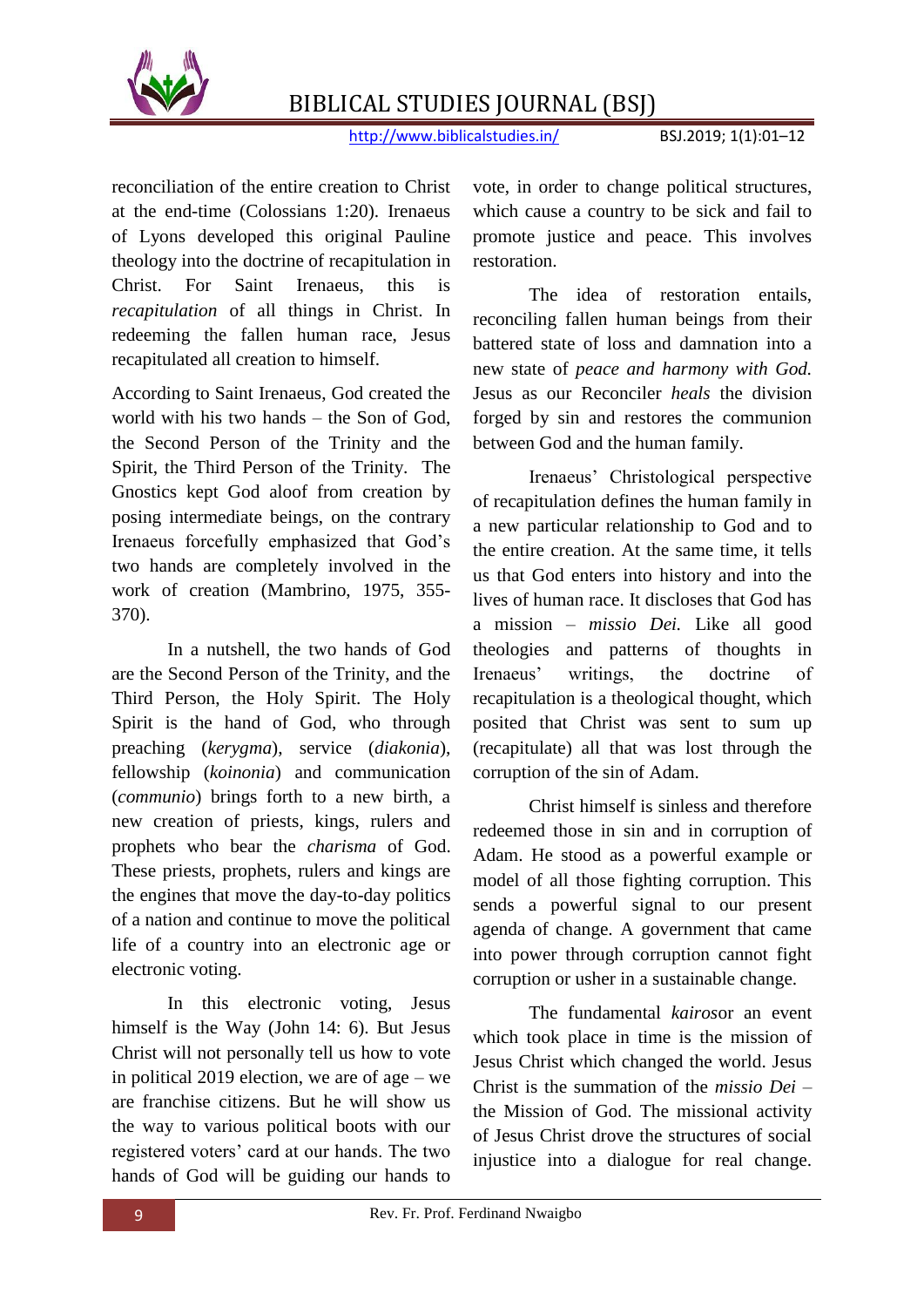

http://www.biblicalstudies.in/ BSJ.2019; 1(1):01-12

Jesus engaged with many of the social issues of his day and pointed the way forward for the Church of today how to address such social maladjustments and to triumph over them.

Jesus in his life and mission spoke very strongly about the political, economic, spiritual and social welfare of human beings and their society, namely, in the situation of their times: The Spirit of the Lord has been given to me. He has sent me to bring the Good News to the poor, to set prisoners and captives free and to proclaim the year of favour. Jesus chose the way of affective solidarity with the weak and oppressed in the society, in order to create a community of justice and peace.

The community of justice and peace is what Jesus meant by "Thy Kingdom Come on Earth." In other words, the Kingdom of God can come on earth only through concrete actions of justice and peace directed towards righteous human relationship. The community of justice, peace and righteous human relationship is surely the sign and instrument of Kingdom of God on earth. In brief, *charism*requires us to work for justice, peace and created integrity.

The Church is the People of God, she is a reconciled and recapitulated community in Christ, the first born of all creation. In the Church of Christ, the theology of *charisms* transparently stands on the forefront as the gifts of the Holy Spirit (1 Cor 12 -14). In theological context, *charisms* are no longer tied to the doctrines of office and ministry in the Church, but to the *mission* of the Church. Considered as the gifts of the Holy Spirit, *charisms* are currently understood to be at the service of the newly catholiccomprehensive mission of the Spirit-led local Churches in the world.

In the theology of the Church as a Family of God, *charisms* have become a topical issue, by a new understanding that every member of the Church is an indwelling place of the Holy. In this way, *charisms* are integrated with the vocation and mission of every baptized member of the Church as a Family of God: the clergy, the religious, the laity, for example the politicians and political aspirants, teachers, medical doctors, industrialists, carpenters, mechanics, traders, business entrepreneur, farmers, engineers and so on. In them and with them and through them a charismatic authority emerges in Nigerian democratic society.

The Church is the People of God, "a building from God, a house not made with human hands but with God's hands"(2 Cor 5: 1), the Temple of the Holy Spirit, a charismatic community through which a charismatic authority emerges. A charismatic authority comes from God through the Church, the People of God and penetrates into a political community through the access of a genuine political election.

A charismatic authority or charismatic leader comes from God: it is a special gift of grace – *charisma.* In the Old Testament, charismatic leaders had qualities or capabilities that spelt out the meaning of *charisma* – gifts of grace. In the Jewish society, the leaders of the communities had qualities such as net-working capacities, nurturing the community, empowering the young people through functional educational system and provision of material and spiritual resources for the people that attracted them to the nation of Israel.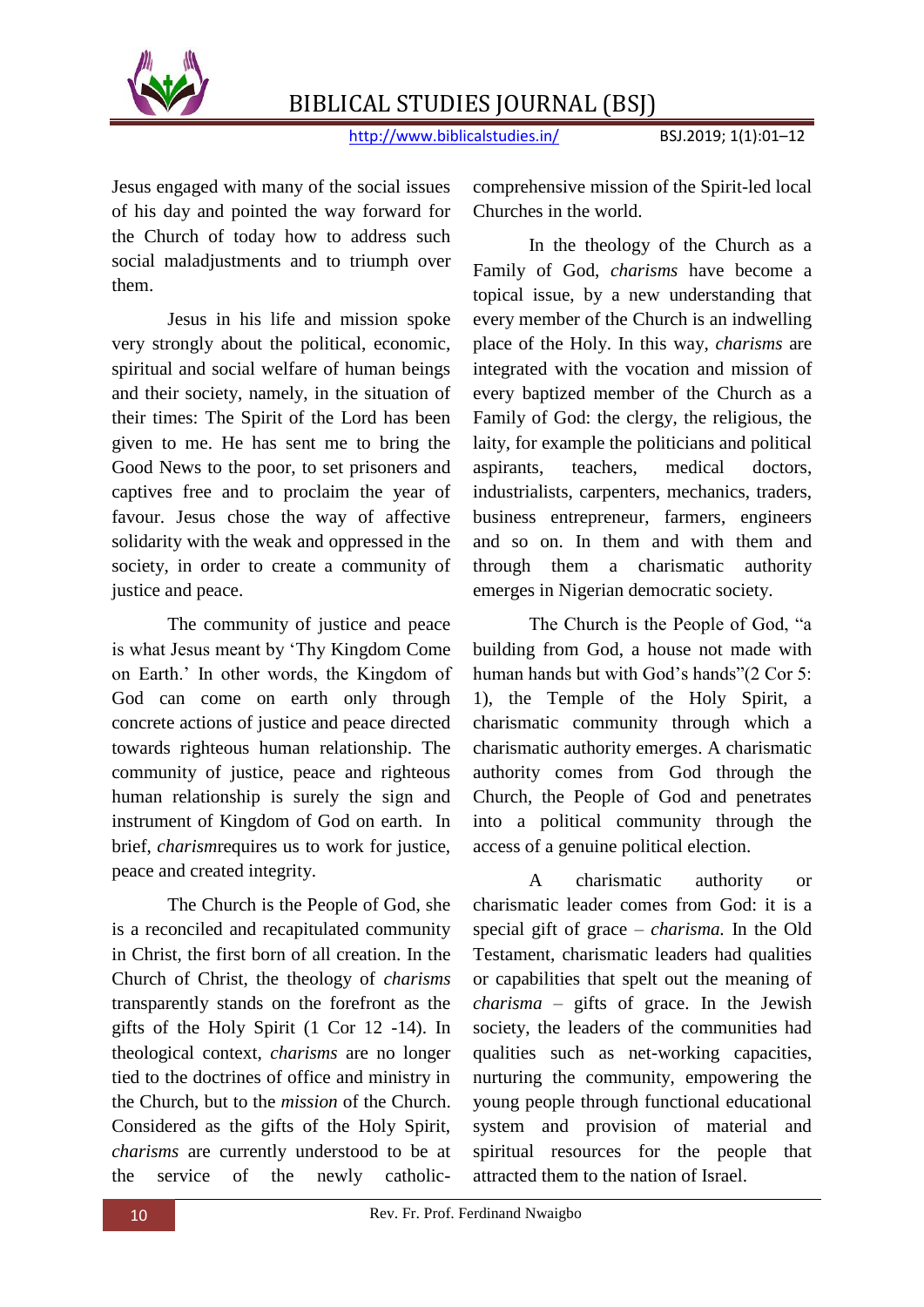

http://www.biblicalstudies.in/ BSJ.2019; 1(1):01-12

Theologically speaking, on the one hand, *charism* incorporates those gifts of the Spirit for the service(*diakonia*) and building up of the Body of Christ, the Church. In this case we link charism with ministry in the Church. On the other hand, charism means also liberative grace (free gift) that sets people free from oppressive powers that suppress the gifts of the Spirit in them. In the former sense, charism is subjective. It is part of the individuals or groups that possess the charism and gears toward dispensation of charity, feeding the hungry and the poor. In the latter instance, *charism* is objective and moves towards justice and human rights, by asking the question of *why* people are hungry, and speaks to the political structures that made people poor and to the issues of social justice, peace-making and human development. Both senses imply, directing charism toward mission, especially towards a political community. A genuine charism cannot neglect the joys and sorrows of the people of this present age: the joys and sorrows of the people of this age is the joys and sorrows of the Church (Vatican II, *Gaudium et Spes*1).

Jesus loved and served the system of human society. In his authority, Jesus sends us to go into the world and make disciples of all nation. This biblical mandate for missionary activity is a mandate for the social action of justice and peace. The mandate calls on us to do justice. In his ministry, Jesus restored hope and joy to the sorrowful. Our mission today must be the same as Jesus carried out in the form of ministry of *recapitulation* and *redemption.* Redemption means "liberation from the slavery of sin. This means also liberation from those powers which tries to suppress

God"s place of Lordship, the power by which man in his individual and collective, social, political, economic and cultural life is enslaved" (England, 1982, 38).

At this juncture, we adopt a great President of Africa, a charismatic leader, Julius Nyerere as our primary model for our re-orientation of charism toward mission. Nyerere read the realities (signs) of his times with disturbing clarity and then injected a radical change into Tanzanian democratic society:

> *We may say the human being was created in the image of God. I refuse to imagine a God who is miserable, poor, ignorant, superstitious, fearful oppressed and wretched. If the human being is really the image of God, we have to do something about the flies in the eyes of a child, as those flies are ruining God's temple*(Nyerere, 1972, 13).

This means that we will know how to vote in the coming 2019 political election. We will know how to relate politically the mission of the justice of the Kingdom of God and peace among men and women that we want to achieve through voting and political election. We can read this directly from Nyerere"s life. In the issues of human rights, we have to know better what we do not want, and positively what we want and how best to realize and achieve them.

Doing something about the flies in the eyes of a child is actually all about what politics in African context means, and this too implies doing justice. Julius Nyerere himself is the model of all who call themselves Christians in politics. In Nigeria